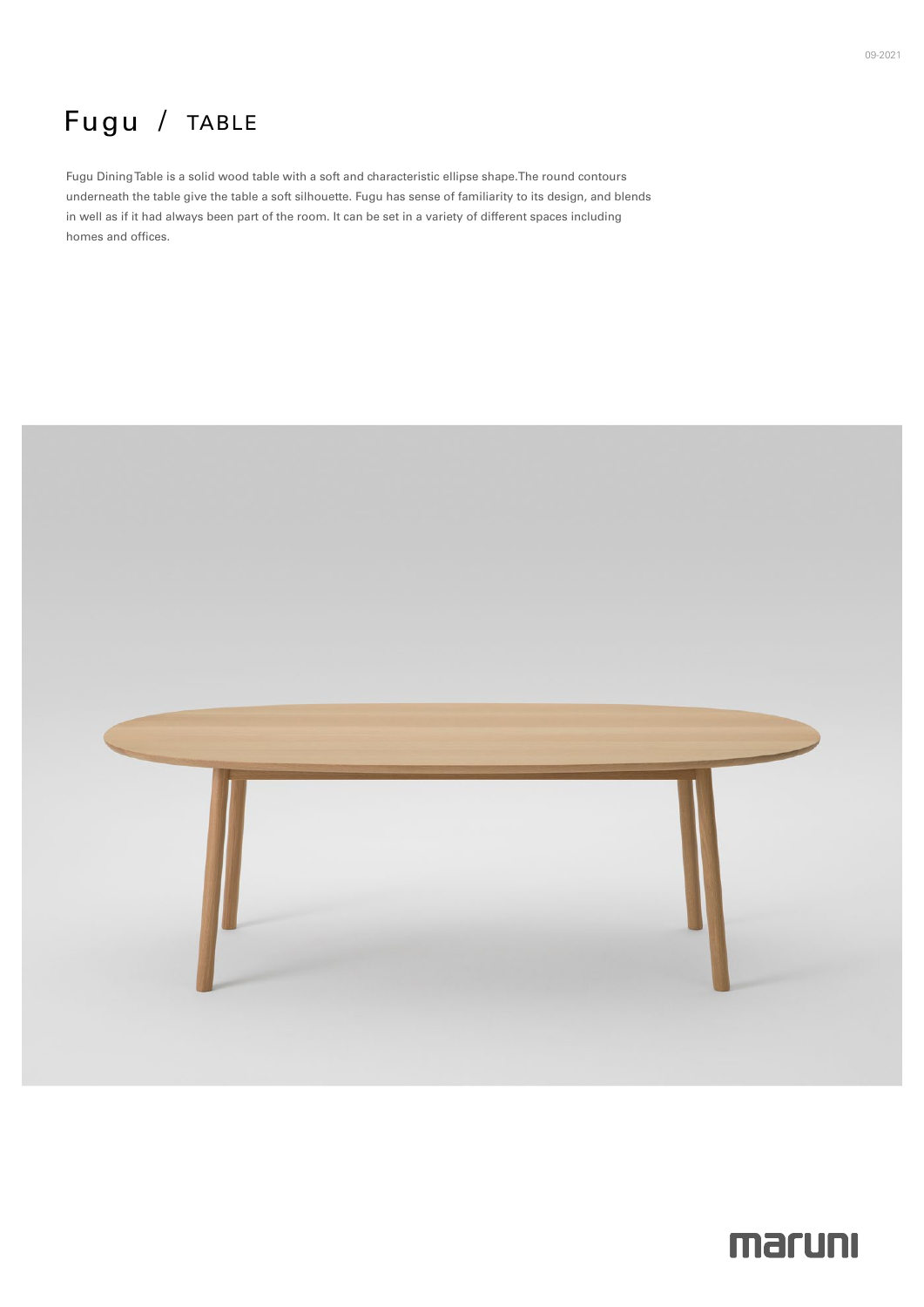## DESIGN



#### JASPER MORRISON, 2021

The Fugu family counts several chairs so it was a natural step to design some Fugu tables. The tables share the same edge detail and similarly straight round legs with the chairs to provide a dining / meeting height and a low table height for living rooms and lobbies.

## **MATERIAL & FINISH**



clear

 $NL-0$ whitish

## WARRANTY

We will guarantee the product for two years from the date of delivery of the product. For the content of quality assurance please see the "Warranty Policy" included in the product.

#### **TECHNICAL INFORMATION**

#### WOOD

The wood used in this product is obtained from oak or ash trees in North America that are managed and felled in a planned manner. If required, we can manufacture furniture with the FSC® or PEFC™ certification. In that case, however, a longer lead-time will be required to procure the wood.

#### VOC

The coating and glue used here reduce VOC emissions in manufacturing processes and finished products. These materials have been tested for formaldehyde emissions in accordance with the ISO12460 standard and confirmed not to exceed the 0.4 mg/l emission level.

#### PURPOSE OF USE

Indoor ★ Maruni Wood Industry has established various test standards and designs for comfortable use. However, the use of products beyond the expected scope can lead to cracking and snapping of wood parts. There are several things you should keep in mind in order to properly preserve the product and continue using it for a long time. Therefore, be sure to read the instruction manual .beforehand